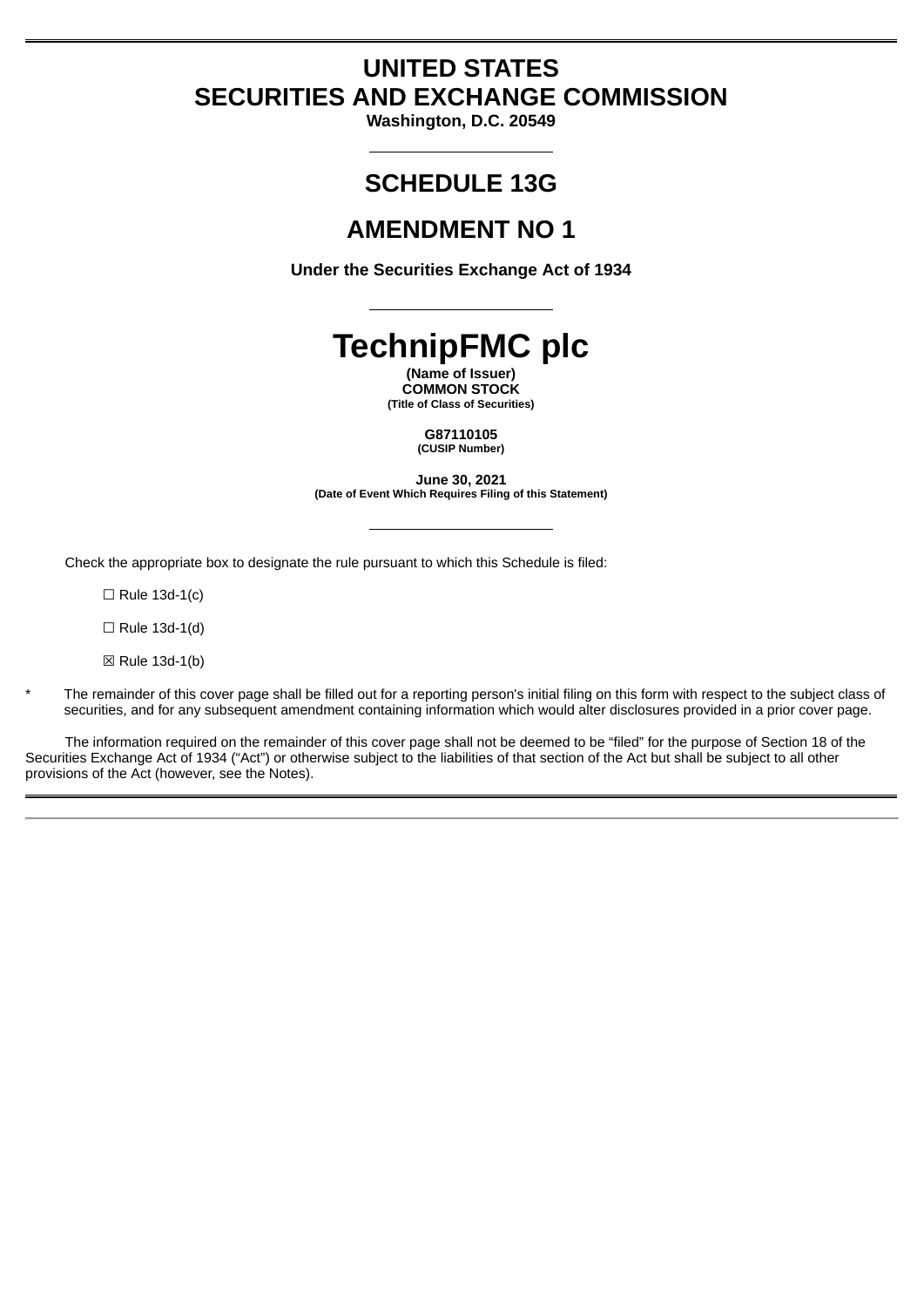|                                  | 1.<br>Name of reporting person/s.s. Or I.R.S. Identification<br>No. of above person  |                          |  |  |  |  |
|----------------------------------|--------------------------------------------------------------------------------------|--------------------------|--|--|--|--|
|                                  |                                                                                      |                          |  |  |  |  |
| 2.                               | PZENA INVESTMENT MANAGEMENT, LLC<br>Check the appropriate box if a member of a group |                          |  |  |  |  |
|                                  |                                                                                      |                          |  |  |  |  |
| 3.                               | (a) $\Box$ (b) $\Box$<br>SEC use only                                                |                          |  |  |  |  |
|                                  |                                                                                      |                          |  |  |  |  |
| 4.                               | Citizenship or place of organization                                                 |                          |  |  |  |  |
|                                  | <b>DELAWARE</b>                                                                      |                          |  |  |  |  |
|                                  | 5.                                                                                   | Sole voting power        |  |  |  |  |
| Number of                        |                                                                                      | 17,471,233               |  |  |  |  |
| shares<br>beneficially           | 6.                                                                                   | Shared voting power      |  |  |  |  |
| owned by                         |                                                                                      | $\mathbf{0}$             |  |  |  |  |
| each<br>reporting                | 7.                                                                                   | Sole dispositive power   |  |  |  |  |
| person                           |                                                                                      | 22,518,461               |  |  |  |  |
| with:                            | 8.                                                                                   | Shared dispositive power |  |  |  |  |
|                                  |                                                                                      | $\Omega$                 |  |  |  |  |
| 9.                               | Aggregate amount beneficially owned by each reporting person                         |                          |  |  |  |  |
|                                  | 22,518,461                                                                           |                          |  |  |  |  |
| 10.                              | Check box if the aggregate amount in Row (9) excludes certain shares*                |                          |  |  |  |  |
| $\Box$                           |                                                                                      |                          |  |  |  |  |
| 11.                              | Percent of class represented by amount in Row (9)                                    |                          |  |  |  |  |
|                                  | 4.99%                                                                                |                          |  |  |  |  |
| Type of reporting person*<br>12. |                                                                                      |                          |  |  |  |  |
| IA                               |                                                                                      |                          |  |  |  |  |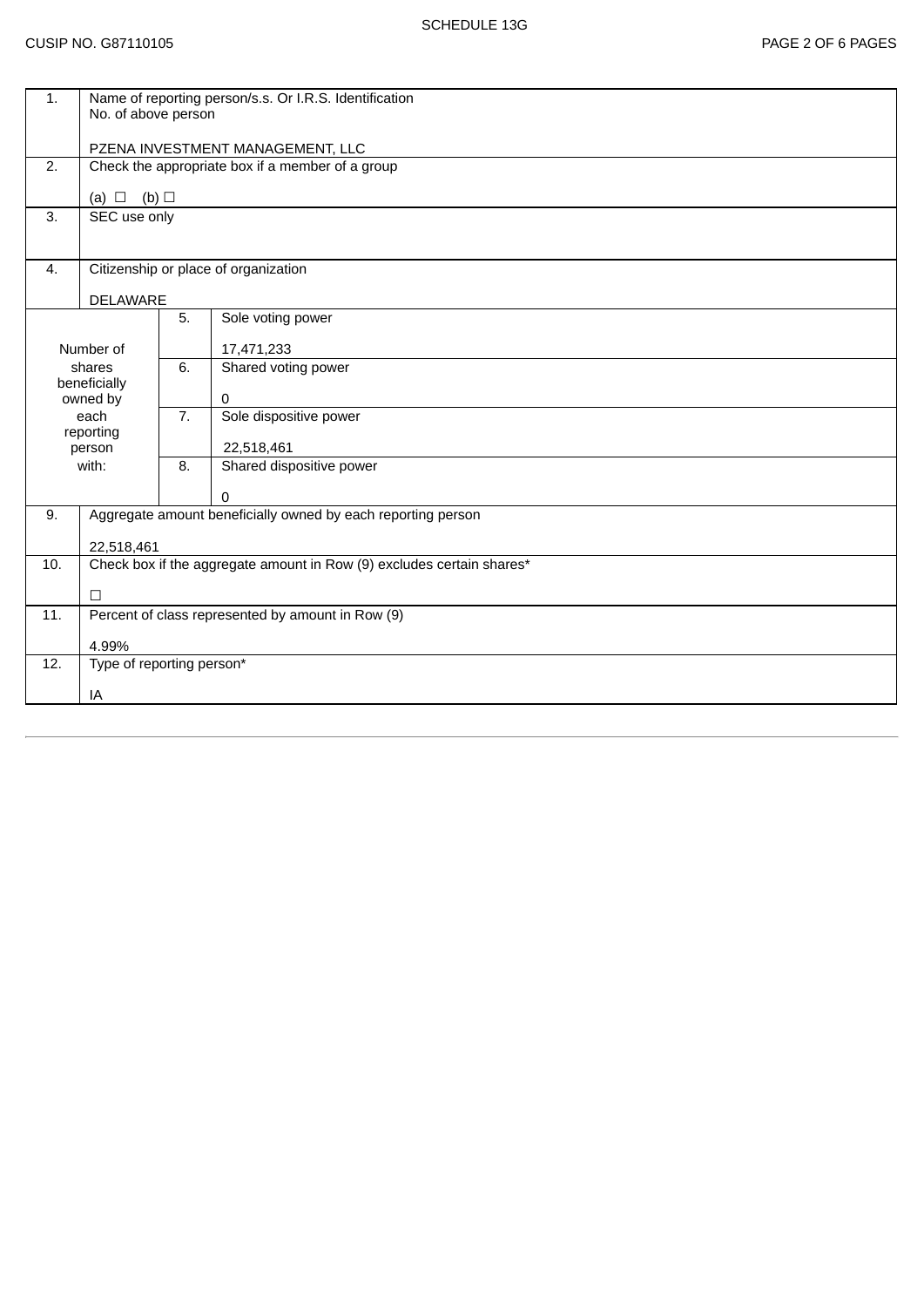ITEM 1.

- (a) Name of Issuer: TechnipFMC plc
- (b) Address of Issuer's Principal Executive Offices:

One St. Paul's Churchyard London, United Kingdom EC4M 8AP

ITEM 2.

- (a) Name of Person Filing: Pzena Investment Management, LLC
- (b) Address of Principal Business Office or, if none, Residence:

320 Park Avenue, 8th Floor, New York, NY 10022

- (c) Citizenship: Delaware
- (d) Title of Class of Securities: Common Stock
- (e) CUSIP Number: G87110105

ITEM 3. IF THIS STATEMENT IS FILED PURSUANT TO RULE 13D-1(B), OR 13D-2(B), CHECK WHETHER THE PERSON FILING IS A:

- (a) [ ] Broker or Dealer registered under Section 15 of the Act
- (b)  $\begin{bmatrix} \end{bmatrix}$  Bank as defined in section 3(a)(6) of the Act
- (c)  $\begin{bmatrix} 1 \\ 1 \end{bmatrix}$  Insurance Company as defined in section 3(a)(19) of the Act
- (d) [ ] Investment Company registered under section 8 of the Investment Company Act of 1940
- (e) [ x ] Investment Adviser registered under section 203 of the Investment Advisers Act or under the laws of any State
- (f) [ ] Employee Benefit Plan, Pension fund which is subject to the Endowment Fund; see ss.240.13d-1(b)(1)(ii)(F)
- (g) [ ] Parent Holding Company or Control Person, in accordance with ss.240.13d-1(b)(ii)(G) (Note: See Item 7)
- (h) [ ] A Savings Association as defined in Section 3(b) of the Federal Deposit Insurance Act
- (i)  $[ ]$  A Church Plan that is excluded from the definition of an investment company under Section 3(c)(14) of the Investment Company Act of 1940
- (j)  $[ ]$  Group, in accordance with ss.240.13d-1(b)(1)(ii)(J)

If this statement is filed pursuant to ss.240.13d-1(c), check this box [ ].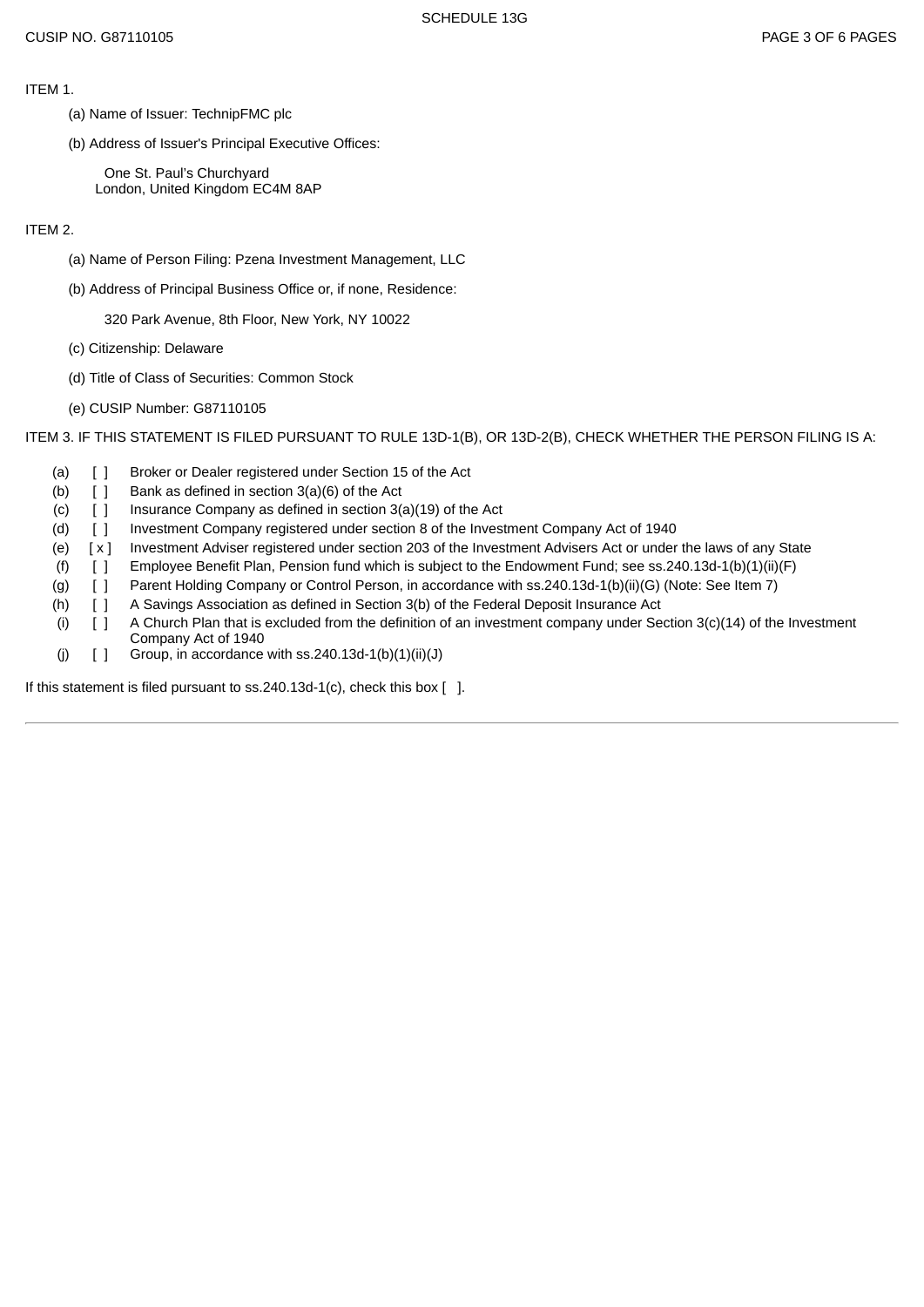## ITEM 4. OWNERSHIP

If the percent of the class owned, as of December 31 of the year covered by this statement, or as of the last day of any month described in Rule 13d-1(b)(2) if applicable exceeds five percent, provide the following information as of that date and identify those shares which there is a right to acquire.

| (a) | Amount Beneficially Owned:                    |                                                          |            |
|-----|-----------------------------------------------|----------------------------------------------------------|------------|
| (b) | Percent of Class:                             |                                                          |            |
| (c) | Number of shares as to which such person has: |                                                          |            |
|     | (i)                                           | sole power to vote or to direct the vote:                | 17,471,233 |
|     | (i)                                           | shared power to vote or to direct the vote:              | 0          |
|     | (iii)                                         | sole power to dispose or to direct the disposition of:   | 22,518,461 |
|     | (iv)                                          | shared power to dispose or to direct the disposition of: | 0          |

#### ITEM 5. OWNERSHIP OF FIVE PERCENT OR LESS OF A CLASS

If this statement is being filed to report the fact that as of the date hereof the reporting person has ceased to be the beneficial owner of more than five percent of the class of securities, check the following  $[X]$ .

#### ITEM 6. OWNERSHIP OF MORE THAN FIVE PERCENT ON BEHALF OF ANOTHER PERSON

If any other person is known to have the right to receive or the power to direct the receipt of dividends from, or the proceeds from the sale of, such securities, a statement to that effect should be included in response to this item and, if such interest relates to more than five percent of the class, such person should be identified. A listing of the shareholders of an investment company registered under the Investment Company Act of 1940 or the beneficiaries of employees benefit plan, pension fund or endowment fund is not required.

CLIENTS OF THE FILING INVESTMENT MANAGER HAVE THE RIGHT TO RECEIVE AND THE ULTIMATE POWER TO DIRECT THE RECEIPT OF DIVIDENDS FROM, OR THE PROCEEDS OF SALE OF THE SECURITIES REPORTED ON HEREINABOVE. NO INTEREST OF ANY ONE OF SUCH CLIENTS RELATES TO MORE THAN FIVE PERCENT OF THE CLASS.

#### ITEM 7. IDENTIFICATION AND CLASSIFICATION OF THE SUBSIDIARY WHICH ACQUIRED THE SECURITY BEING REPORTED ON BY THE PARENT HOLDING COMPANY

If a parent holding company has filed this schedule, pursuant to Rule 13d-1(b)(ii)(G), so indicate under Item 3(g) and attach an exhibit stating the identity and the Item 3 classification of the relevant subsidiary. If a parent holding company has filed this schedule pursuant to Rule 13d-1(c), attach an exhibit stating the identification of the relevant subsidiary. NOT APPLICABLE.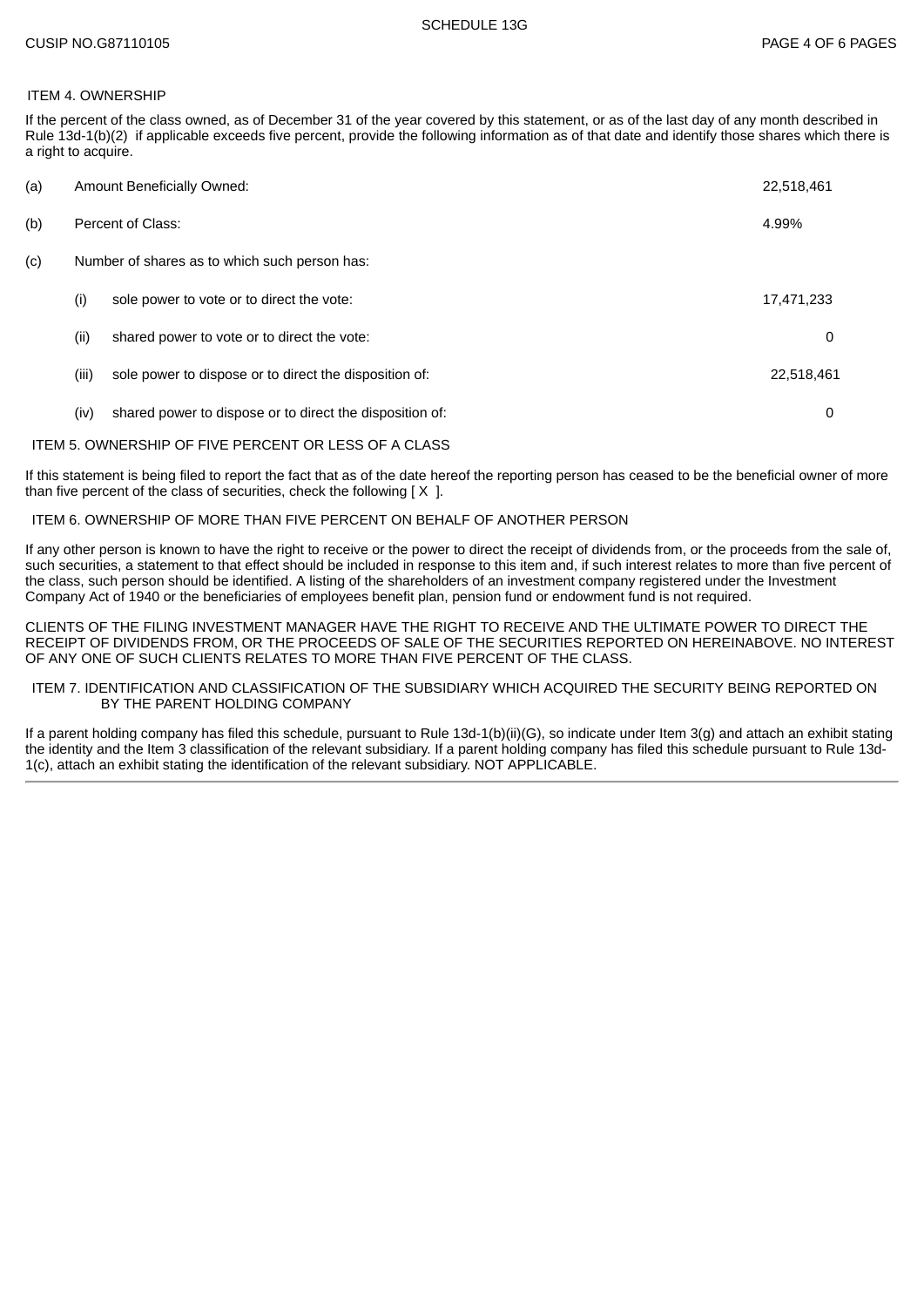## ITEM 8. IDENTIFICATION AND CLASSIFICATION OF MEMBERS OF THE GROUP

If a group has filed this schedule pursuant to Rule 13d-1(b)(ii)(J), so indicate under Item 3(h) and attach an exhibit stating the identity and Item 3 classification of each member of the group. If a group has filed this schedule pursuant to Rule 13d-1(d), attach an exhibit stating the identity of each member of the group. NOT APPLICABLE.

#### ITEM 9. NOTICE OF DISSOLUTION OF GROUP

Notice of dissolution of a group may be furnished as an exhibit stating the date of the dissolution and that all further filings with respect to transactions in the security report on will be filed, if required, by members of the group, in their individual capacity. NOT APPLICABLE.

### ITEM 10. CERTIFICATION

By signing below, I certify that, to the best of my knowledge and belief, the securities referred to above were acquired and are held in the ordinary course of business and were not acquired and are not held for the purpose of and do not have the effect of changing or influencing the control of the issuer of such securities and were not acquired and are not held in connection with or as a participant in any transaction having that purpose or effect.